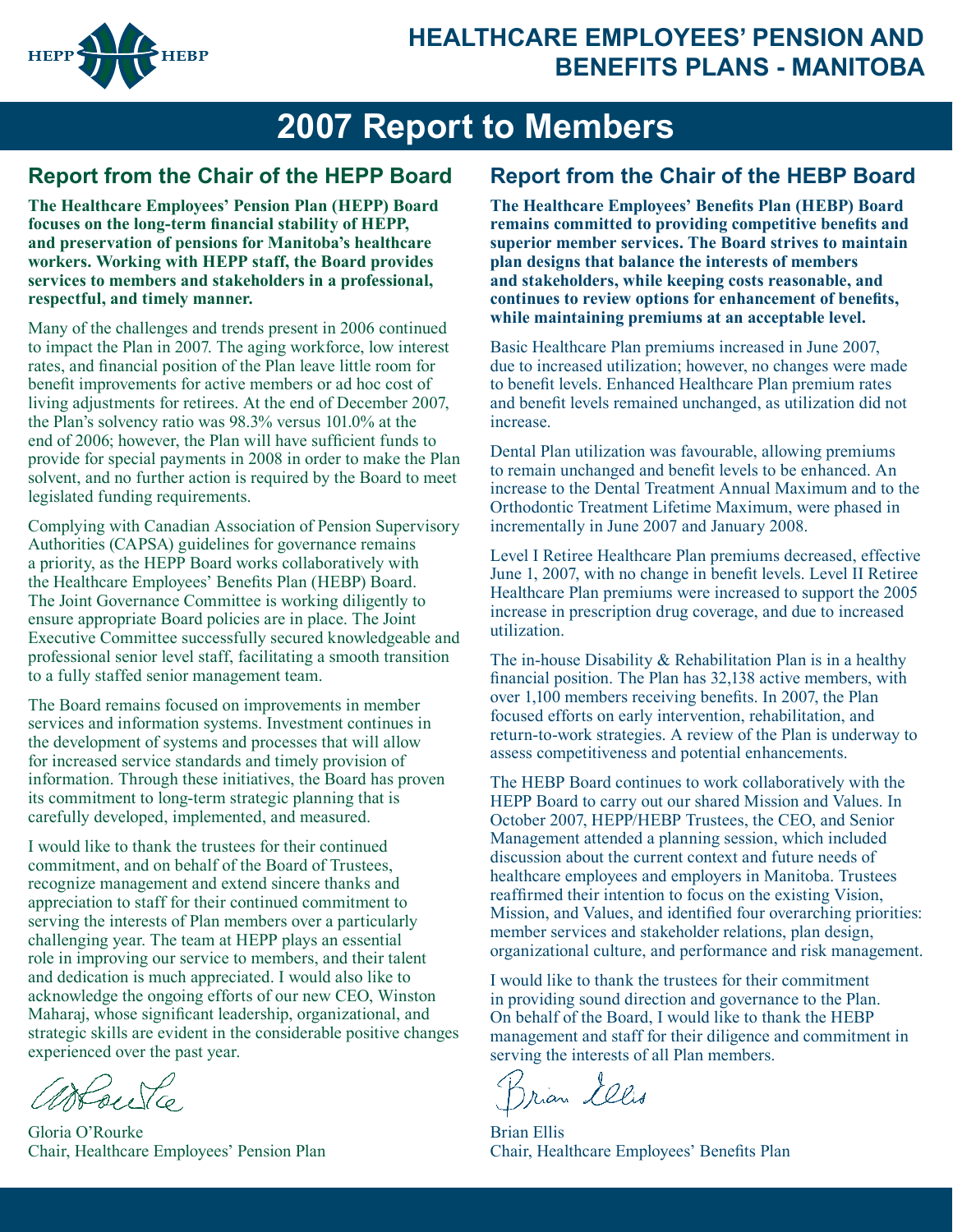## **Report from the HEPP/HEBP Chief Executive Officer**

The management and staff of HEPP/HEBP are committed to HEPP/HEBP's mission to meet member expectations for employment benefits and security in retirement through:

- competitive and fairly priced benefits,
- superior member service,
- effective governance,
- sound investment policies,
- best practices in administration, and
- knowledgeable and professional staff.

In 2007, HEPP/HEBP appointed a new Director of Finance in May, a new CEO in June, and a new Director of Pension and Benefits in July. In order to confirm a shared direction for achieving our mission, significant efforts were dedicated to planning, resulting in both a strategic plan and an operational plan being developed. In addition, Senior Management has developed specific, detailed operational plans for carrying out the Board's strategic directions and priorities, and will continue to measure progress based on those plans.

Notwithstanding the transition in leadership, significant operational achievements have occurred in 2007. These achievements include:

- the management and reduction of historical processing backlogs,
- the development of procedures and processes to achieve turnaround times that are compliant with legislation,
- the improvement of systems and processes for receiving member data from employers, to ensure information is transferred in the most timely and accurate manner possible, and
- the continued review of policy and procedures to ensure HEPP/HEBP is appropriately applying plan provisions, as per the original intentions of the signatory employers and unions.

We will continue to build on the progress made in 2007, through investment in the upgrade and development of effective information systems, increased communication with members and stakeholders, and training and development of staff, as well as through consistent interpretation and application of plan provisions, the ongoing review of plan designs, and due diligence in enterprise risk management.

On behalf of our Executive Management Committee and staff, we remain committed to improving service levels for all Plan members and stakeholders, and look forward to a successful 2008.

Wllad

Winston Maharaj Chief Executive Officer Healthcare Employees' Pension Plan Healthcare Employees' Benefits Plan

## **Healthcare Employees' Pension Plan**

## **HEPP Financial Summary\***

| <b>Increase in Net Assets</b>                  | 2007                | 2006          |
|------------------------------------------------|---------------------|---------------|
| Current period change in market values         | \$<br>39.697.602    | 301.019.949   |
| Investment income                              | 111.890.902         | 98.574.039    |
| Contributions from employers                   | 92.519.660          | 85.064.668    |
| Contributions from employees                   | 92,445,420          | 85, 143, 219  |
| <b>Total</b>                                   | 336,553,584         | 569,801,875   |
| Decrease in Net Assets                         |                     |               |
| Benefits paid to pensioners and beneficiaries  | 101,724,801         | 91.247.538    |
| Refunds to terminated members                  | 32.616.124          | 19.992.030    |
| Investment and Plan administration expenses    | 17,516,938          | 16,872,521    |
| <b>Total</b>                                   | 151.857.863         | 128,112,089   |
| Net increase in net assets                     | 184,695,721         | 441,689,786   |
| Net assets available for benefits, January 1   | 3,398,115,420       | 2,956,425,634 |
| Net assets available for benefits, December 31 | \$<br>3,582,811,141 | 3,398,115,420 |

*\*Full Audited Financial Statements are available on our website at www.hepp.mb.ca*

### **Pension Plan Membership**

| <b>Member Mix</b> | 2007   | 2006   | <b>Average Age (years)</b> | 2007 | 2006 |
|-------------------|--------|--------|----------------------------|------|------|
| Deferred Vested   | 8.550  | 8.716  | Active member              | 43   | 43   |
| Retired           | 11.404 | 10.691 | Retired member             | 70   | 70   |
| Active & Disabled | 37.922 | 36.961 | Deferred member            | 42   | 42   |
| <b>Total</b>      | 57.876 | 56,368 |                            |      |      |

| Average Age (years)   | 2007 | 2006 |
|-----------------------|------|------|
| Active member         | 43   | 43   |
| <b>Retired member</b> | 70   | 70   |
| Deferred member       | 42   | 42   |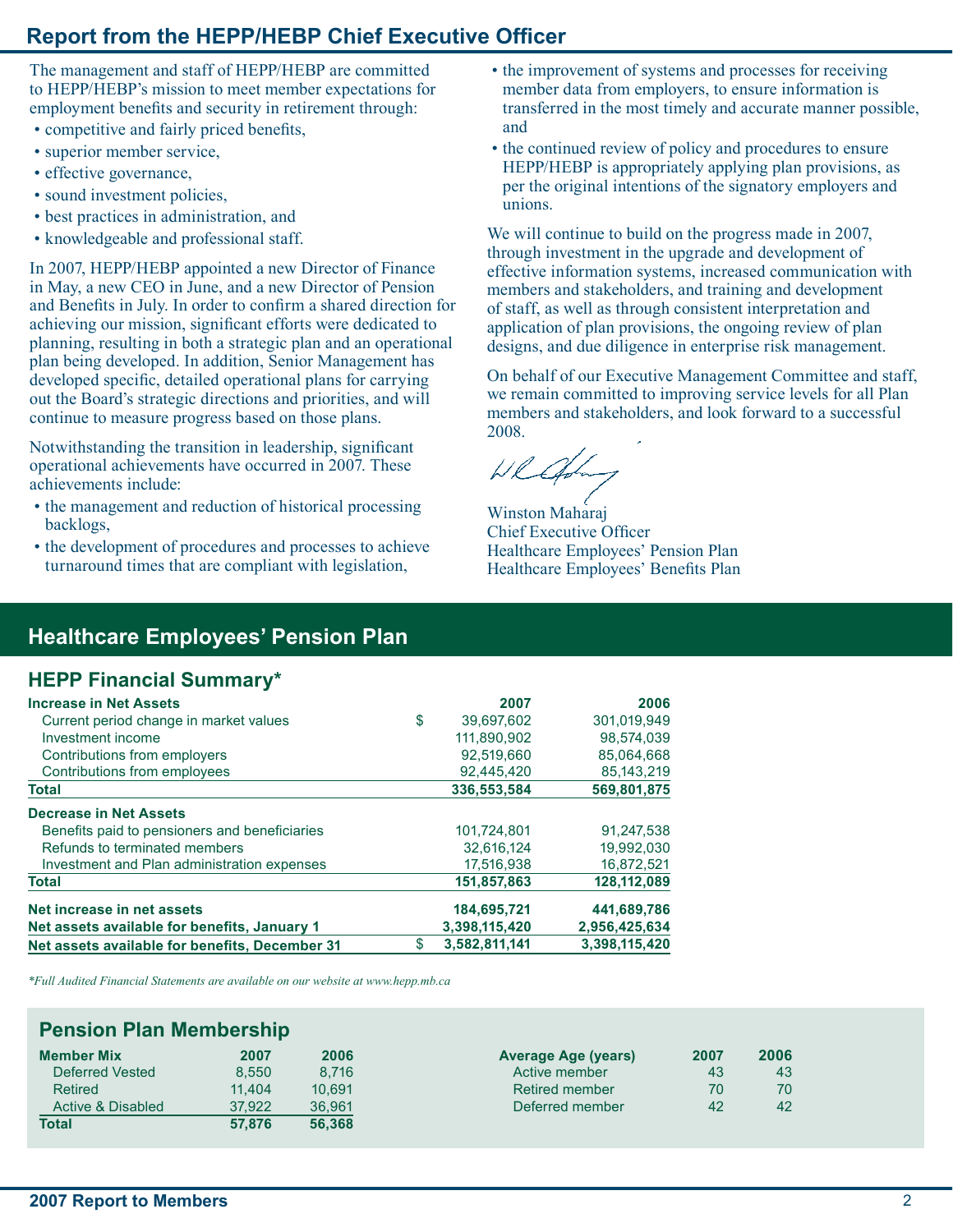## **Pension Plan Highlights**

HEPP is subject to the provisions of the Pension Benefits Act, Manitoba. The Act requires that the Plan's actuaries conduct two valuations each year – a going-concern valuation, which assumes the Plan carries on indefinitely, and a solvency valuation, which assumes the Plan terminates on the date the valuation is done. These valuations determine if the Plan has sufficient assets to pay for accrued benefits and if the level of contributions being made is sufficient to cover the cost of future benefit accruals.

The Plan's financial position changed in 2007, with the solvency position of the Plan showing a \$61 million deficit at the end of the year versus a \$34 million surplus at the end of 2006. The solvency funded ratio of the Plan was 98.3% at the end of 2007 versus 101.0% at the end of 2006.

The Plan's going-concern position improved, showing a surplus of \$84 million versus a surplus of \$11 million at the end of 2006. The going-concern funded ratio of the Plan was 102.5% at the end of 2007 versus 100.4% at the end of 2006.

Under legislation, the Plan is required to make special payments to fund the solvency deficiency, and these payments will be made over the course of the next five years. No further action is required at this time, and the Board will continue to monitor the solvency status of the Plan.

No changes were made to benefit levels in 2007. As the Plan reported only a small surplus at the end of 2006, the Board could not consider granting an ad hoc cost of living adjustment for retired members in 2007.

## **Investment Highlights**

## **HEPP Investment Returns**

Returns for the Plan's investments for 2007 were 4.4%. This follows four years of strong double-digit investment returns. This was the first year in five years where the investment return was below the actuarial discount rate.



### **Major Market Returns**

In 2007, all but two of the major asset classes that HEPP invests in produced positive returns. Our investments in US and International equities had negative returns, as the strong Canadian dollar impacted returns from these markets. However, these returns were positive when measured in local currencies.

Returns from Canadian equities and real estate remained strong for 2007, while returns from fixed-income assets were positive but below levels achieved in 2006.



### **HEPP Asset Mix**

Our asset mix at the end of 2007 continued to favour Canadian equity markets over foreign markets, a position we have held for several years.

Our real estate program continued to evolve with 8% of the Fund committed vs. 6% at the end of 2006. Our target for this program is 10%, which we expect to achieve during 2008.

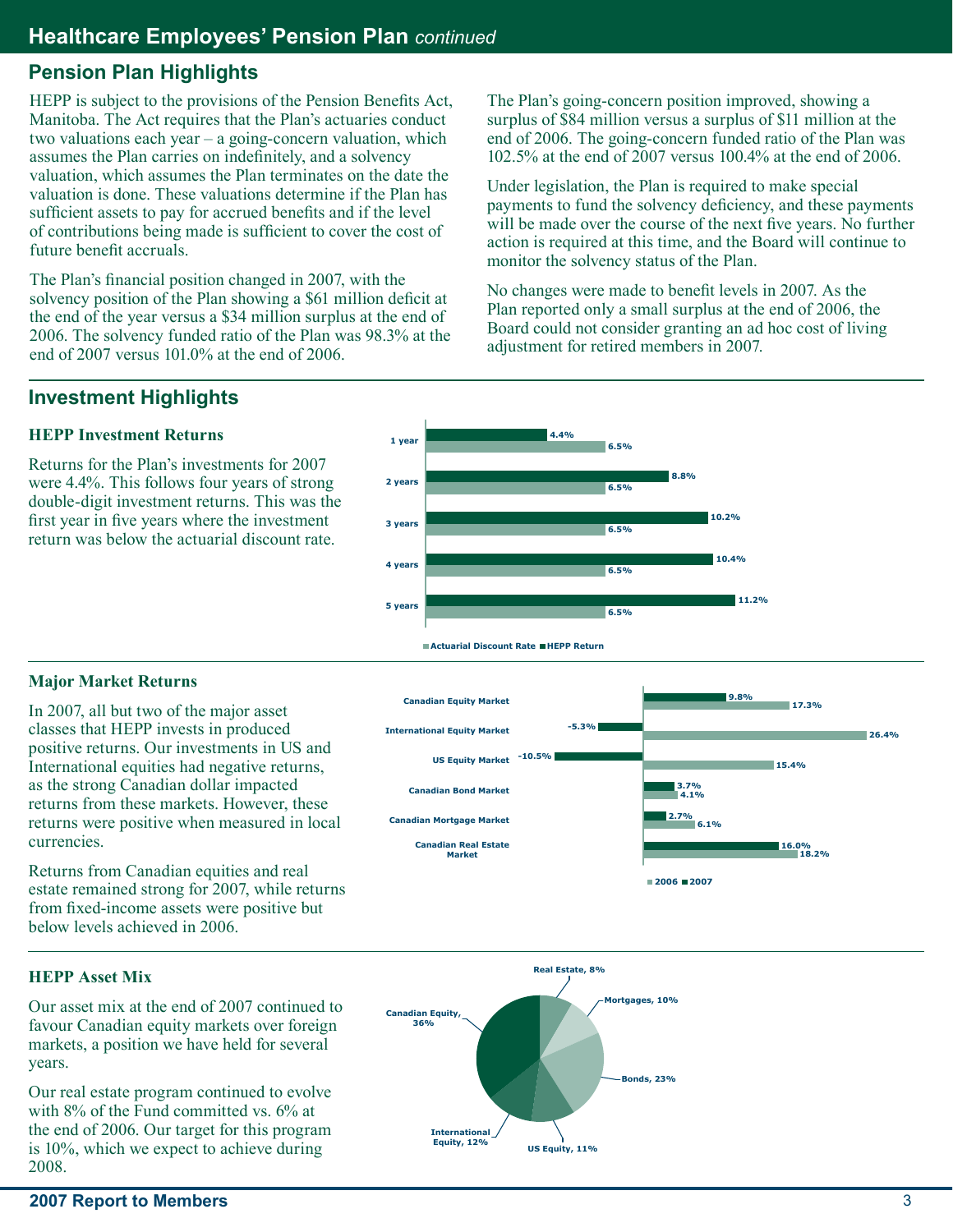## **Benefits Information**

HEBP offers Healthcare, Dental, Disability & Rehabilitation, and Life Insurance plans to eligible healthcare employees and their families throughout Manitoba. All employers do

not necessarily participate in each of the benefit plans offered by HEBP. Employees should check with their employer for coverage clarification.

**Benefits Highlights**

## **Financial Summary\***

|                                                        | <b>Basic Healthcare Plan</b> |           |            |
|--------------------------------------------------------|------------------------------|-----------|------------|
|                                                        |                              | 2007      | 2006       |
| Increases                                              |                              |           |            |
| <b>Premiums</b>                                        | \$                           | 2,663,188 | 2,370,963  |
| Investment income                                      |                              | 33,981    | 38,390     |
|                                                        |                              | 2,697,169 | 2,409,353  |
| Decreases                                              |                              |           |            |
| Claims and related expenses                            |                              | 2.545.850 | 2.409.548  |
| Administrative expenses                                |                              | 149,644   | 163,280    |
|                                                        |                              | 2,695,494 | 2,572,828  |
| Net increase (decrease) prior to change in obligations |                              | 1.675     | (163, 475) |
| Change in obligations and internally restricted funds  |                              | (50,948)  | 108,715    |
| Net decrease after change in obligations               |                              | (49, 273) | (54, 760)  |
| <b>Net Assets Beginning</b>                            |                              | 256,612   | 311,372    |
| <b>Net Assets Ending</b>                               | \$                           | 207,339   | 256.612    |

In order to support anticipated claim costs of the Basic Healthcare Plan, a rate increase was implemented in 2007. No changes were made to benefit levels. Claims and related expenses were at 96% of premiums in 2007, down from 102% in 2006. The Plan's funded position decreased slightly during the year, and all reserves are fully funded. Of claims incurred, 78% were for drugs, 10% were for physiotherapy, 6% were for ambulance/hospital, and 6% were for other benefits.

**Plan Membership:** 10,603

## **Enhanced Healthcare Plan**

|                                                       | 2007            | 2006      |
|-------------------------------------------------------|-----------------|-----------|
| Increases                                             |                 |           |
| <b>Premiums</b>                                       | \$<br>8,805,256 | 8,724,698 |
| Investment income                                     | 34,277          | 50,959    |
|                                                       | 8,839,533       | 8,775,657 |
| Decreases                                             |                 |           |
| Claims and related expenses                           | 8,181,798       | 7,756,078 |
| Administrative expenses                               | 523,097         | 599,423   |
|                                                       | 8,704,895       | 8,355,501 |
| Net increase prior to change in obligations           | 134,638         | 420,156   |
| Change in obligations and internally restricted funds | (134,670)       | 420,991   |
| Net increase (decrease) after change in obligations   | (32)            | 841,147   |
| <b>Net Assets Beginning</b>                           | (59,618)        | (900,765) |
| <b>Net Assets Ending</b>                              | \$<br>(59,650)  | (59,618)  |

Current premium levels were determined sufficient to pay anticipated claim costs of the Enhanced Healthcare Plan; as a result, no changes were made to premium rates or benefit levels. Claims and related expenses were at 93% of premiums in 2007, up from 89% in 2006. We anticipate that the Plan and all reserves will be fully funded in three years. Of claims incurred, 42% were for drugs, 11% were for vision care, and 47% were for paramedic and other benefits.

**Plan Membership:** 13,008

## **Retiree Healthcare Plan**

|                                                       | 2007      | 2006       |
|-------------------------------------------------------|-----------|------------|
| Increases                                             |           |            |
| \$<br><b>Premiums</b>                                 | 2.644.336 | 2.216.199  |
| Investment income                                     | 28.497    | 44,916     |
|                                                       | 2,672,833 | 2,261,115  |
| Decreases                                             |           |            |
| Claims                                                | 2,746,835 | 2,606,714  |
| Administrative expenses                               | 186.674   | 199.654    |
|                                                       | 2,933,509 | 2,806,368  |
| Net decrease prior to change in obligations           | (260,676) | (545, 253) |
| Change in obligations and internally restricted funds | 321,890   | 84,885     |
| Net increase (decrease) after change in obligations   | 61,214    | (460, 368) |
| <b>Net Assets Beginning</b>                           | (37,587)  | 422,781    |
| \$<br><b>Net Assets Ending</b>                        | 23,627    | (37,587)   |

In order to support the 2005 improvement in drug coverage, and anticipated claim costs of other benefits under the Level II Retiree Healthcare Plan, a rate increase was implemented in 2007. No changes were made to benefit levels. For Level I coverage, premiums decreased and benefit levels remain unchanged. The Plan's financial position improved during 2007, and we anticipate that the Plan and all reserves will be fully funded in three years.

**Plan Membership:** 5,183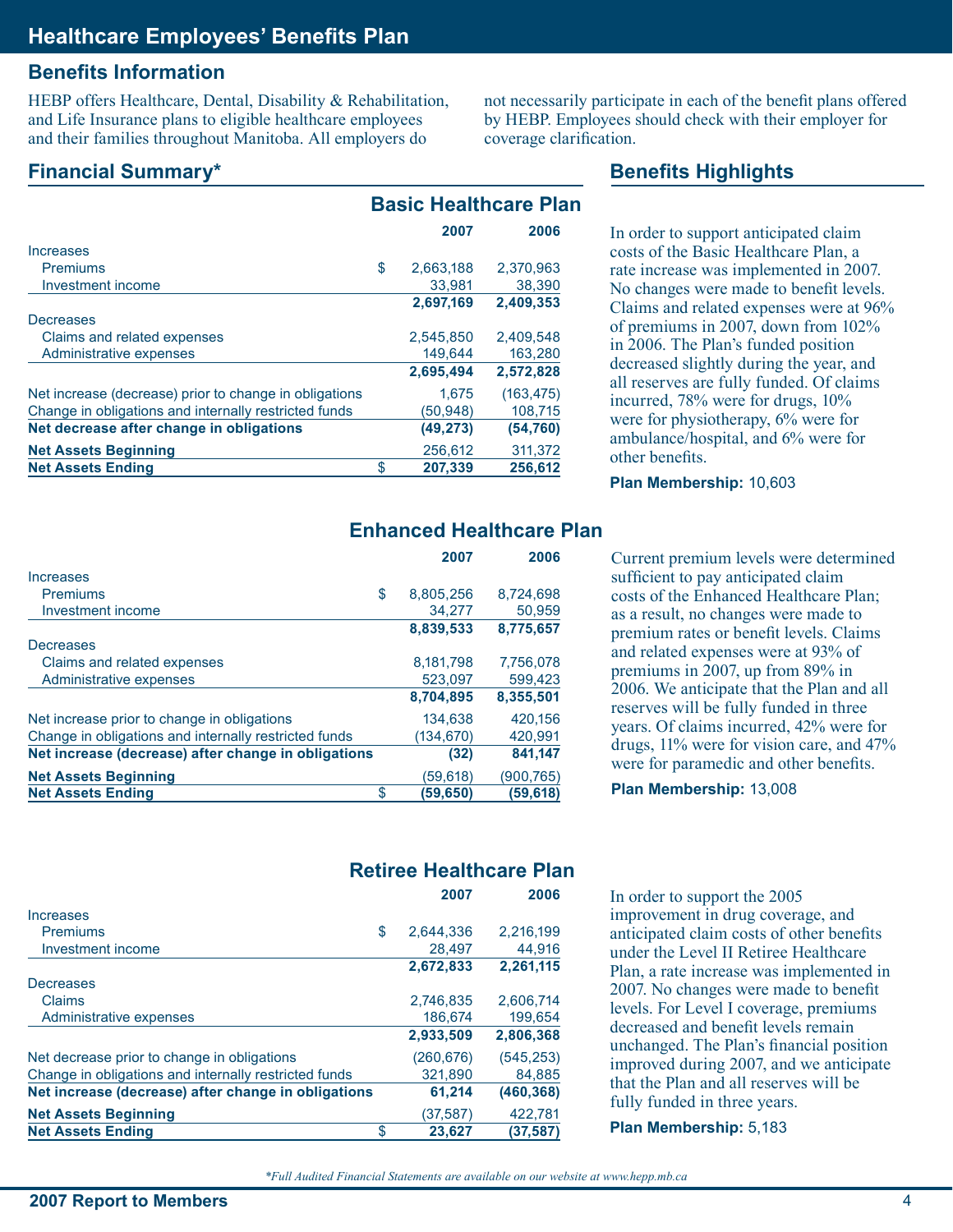# **Benefits Information** *continued*

## **Financial Summary\* Benefits Highlights**

|                                                       | <b>Dental Plan</b> |            |  |
|-------------------------------------------------------|--------------------|------------|--|
|                                                       | 2007               | 2006       |  |
| Increases                                             |                    |            |  |
| Premiums                                              | \$<br>14,804,336   | 14,422,155 |  |
| Investment income                                     | 149,819            | 103,385    |  |
|                                                       | 14,954,155         | 14,525,540 |  |
| Decreases                                             |                    |            |  |
| Claims                                                | 13.507.754         | 12.613.691 |  |
| Administrative expenses                               | 770,199            | 728,080    |  |
|                                                       | 14,277,953         | 13.341.771 |  |
| Net increase prior to change in obligations           | 676,202            | 1,183,769  |  |
| Change in obligations and internally restricted funds | (68, 140)          | (52, 676)  |  |
| Net increase after change in obligations              | 608,062            | 1,131,093  |  |
| <b>Net Assets Beginning</b>                           | 1,266,376          | 135,283    |  |
| <b>Net Assets Ending</b>                              | \$<br>1,874,438    | 1,266,376  |  |

## **Life Insurance Plan**

|                                                       | 2007            | 2006       |
|-------------------------------------------------------|-----------------|------------|
| Increases                                             |                 |            |
| <b>Premiums</b>                                       | \$<br>8,028,075 | 7,626,986  |
| Investment income                                     | 968.533         | 3,320,469  |
|                                                       | 8,996,608       | 10,947,455 |
| Decreases                                             |                 |            |
| Claims and related expenses                           | 6,136,387       | 6.308.011  |
| Administrative expenses                               | 757,003         | 671,345    |
|                                                       | 6,893,390       | 6,979,356  |
| Net increase prior to change in obligations           | 2,103,218       | 3.968.099  |
| Change in obligations and internally restricted funds | (2,682,000)     | (669,090)  |
| Net increase (decrease) after change in obligations   | (578, 782)      | 3,299,009  |
| <b>Net Assets Beginning</b>                           | 14.573.124      | 11.274.115 |
| <b>Net Assets Ending</b>                              | 13,994,342      | 14,573,124 |

A Dental Plan enhancement was implemented, increasing benefit maximums in two phases, effective June 1, 2007 and January 1, 2008. No rate adjustments were required, as there were sufficient funds generated by the current premium rates to offset both the benefit increase and the Manitoba Dental Association fee guide increase. Claims were at 91% of premiums in 2007 versus 87% in 2006. The Plan's reserves remain fully funded. Of claims incurred, 84% were for basic services and 16% were for major and orthodontic services.

**Plan Membership: 21,463** 

In 2007, the \$300,000 No Evidence Maximum (NEM) was removed from the Employee Life Insurance contract. Removing the NEM eliminated the need to track coverage and submit Evidence of Insurability forms for the \$300,000 NEM insurance provision on a go-forward basis. Claims and related expenses were at 76% of premiums in 2007, down from 83% in 2006. There were no premium increases or benefit changes during 2007, nor are any expected for 2008. The Plan's funded position improved during the year, and all reserves are fully funded.

**Plan Membership:** 32,045

## **Disability & Rehabilitation (D&R) Plan**

|                                             | 2007             | 2006        |
|---------------------------------------------|------------------|-------------|
| Increases                                   |                  |             |
| <b>Premiums</b>                             | \$<br>28.303.500 | 26.465.213  |
| Investment income                           | 2,617,543        | 3,635,071   |
|                                             | 30,921,043       | 30,100,284  |
| Decreases                                   |                  |             |
| Claims and related expenses                 | 16,291,594       | 14.597.508  |
| Administrative expenses                     | 4,260,139        | 3,711,184   |
|                                             | 20,551,733       | 18,308,692  |
| Net increase prior to change in obligations | 10.369.310       | 11.791.592  |
| Change in obligations                       | 3,032,000        | (2,280,000) |
| Net increase after change in obligations    | 13,401,310       | 9,511,592   |
| <b>Net Assets Beginning</b>                 | 25.829.094       | 16,317,502  |
| <b>Net Assets Ending</b>                    | \$<br>39,230,404 | 25.829.094  |

There were 1,147 members receiving D&R Benefits at December 31, 2007. Of these claims, 683 were being administered by our in-house program, up from 625 in 2006. Premium rates and Benefit levels were unchanged in 2007. The Plan is fully funded. A Global Review is currently being undertaken to assess potential enhancements to the Plan.

**Plan Membership: 32,138**